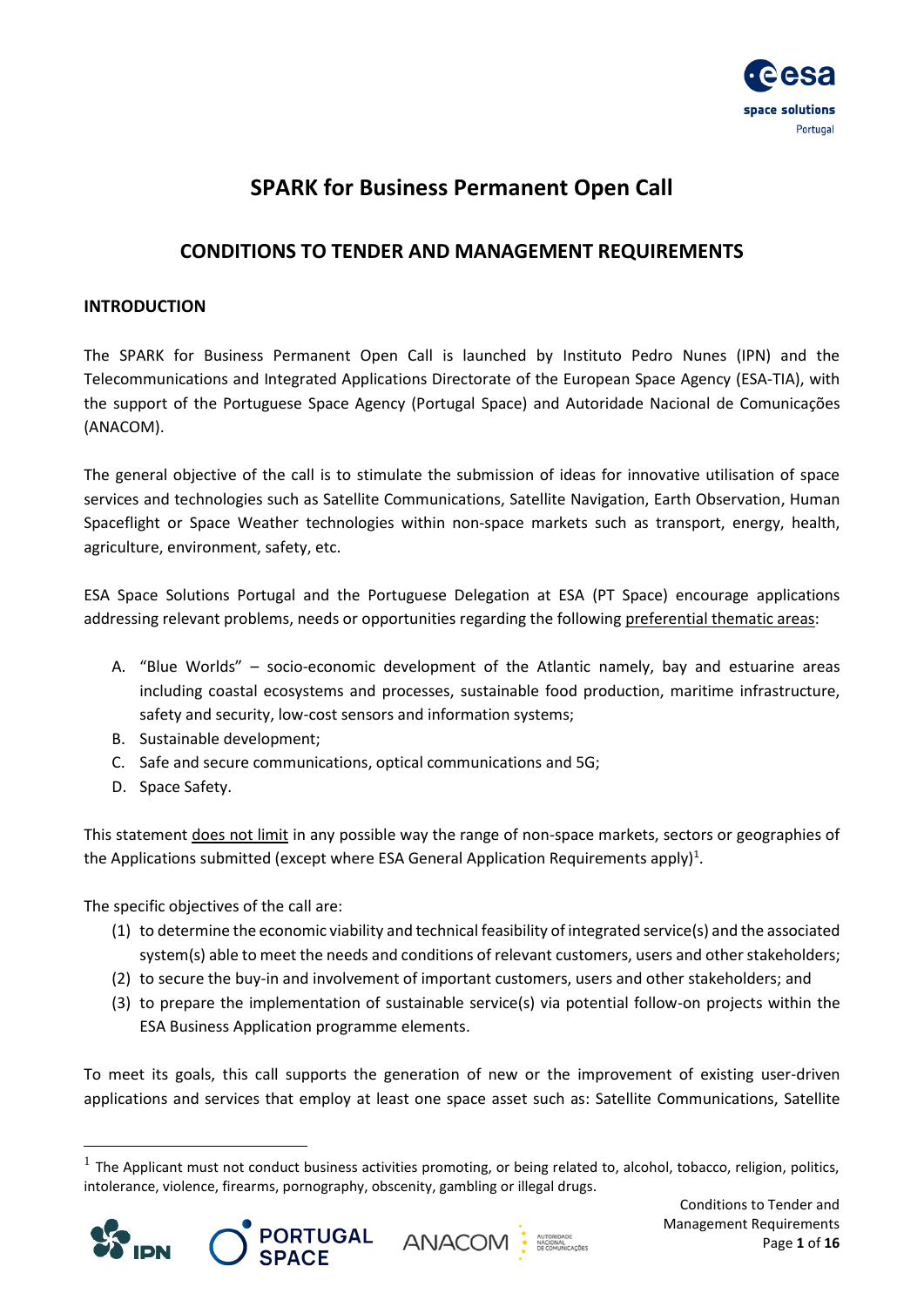

Navigation, Earth Observation, Human Spaceflight or Space Weather technologies. These ideas will be implemented as projects with a **maximum duration of 6 months** where the funding granted is limited to **25.000 Euro** per project on a co-funding basis of **50%** (e.g., a project with total cost of 50.000 Euro may be granted a maximum of 25.000 Euro).

For activities where good economic viability and technical feasibility can be proven, the bidders will have the opportunity to further develop and implement their idea up to a pre-operational level via a follow-on Feasibility Study or Demonstration Project within the ESA Business Applications [\(https://business.esa.int/\)](https://business.esa.int/).

The purpose of this document is to present the conditions to bid for the SPARK for Business Open Call and to present the Management Requirements to be considered by the bidder.



**Conditions to Tender and Management Requirements** Page **2** of **16**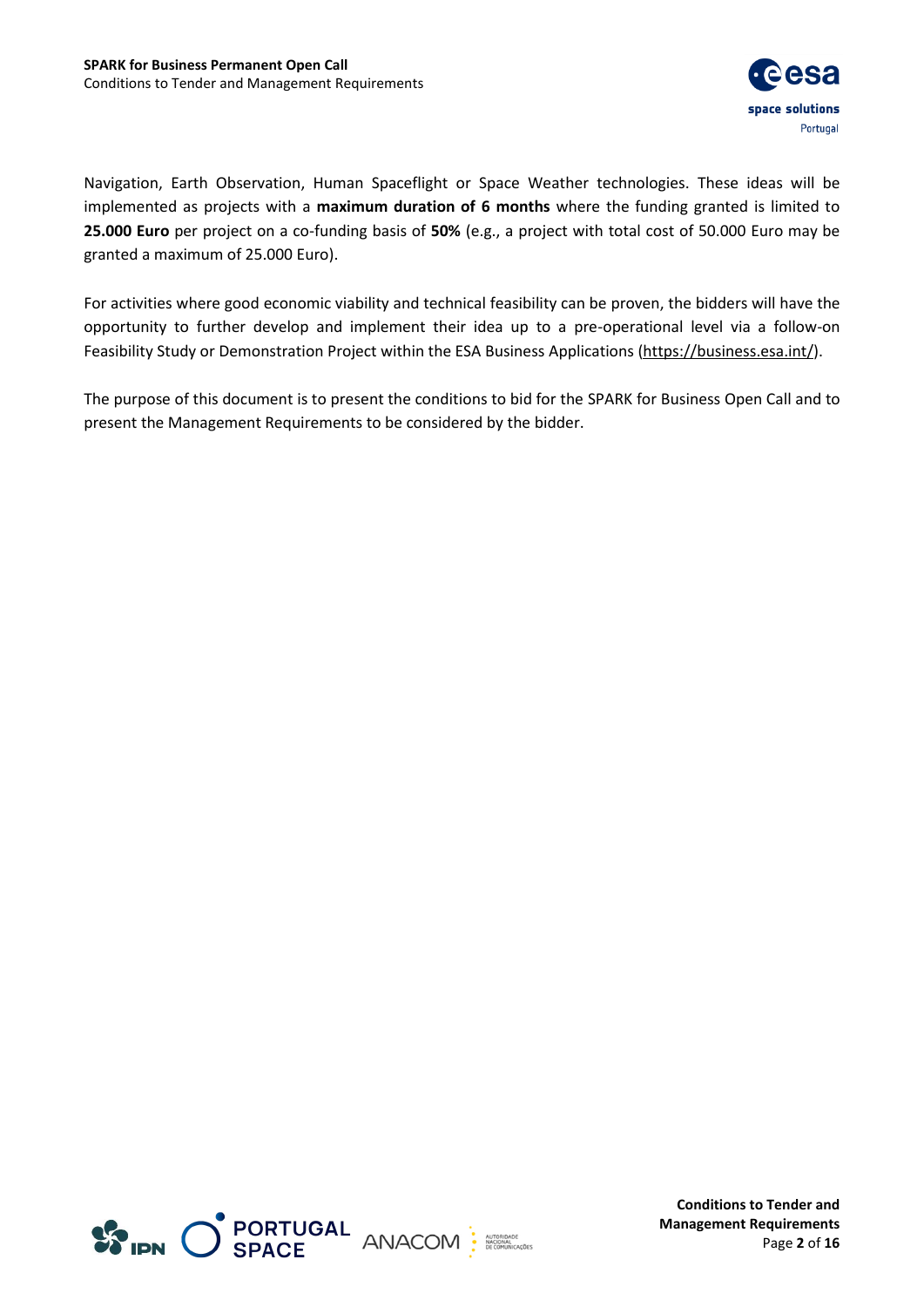

## **TABLE OF CONTENTS**

| L.               |  |
|------------------|--|
| $\mathbf{1}$     |  |
| 2.               |  |
| 3.               |  |
| $\overline{4}$ . |  |
| 5.               |  |
| П.               |  |
| $\mathbf{1}$     |  |
| $\mathcal{P}$    |  |
| 3.               |  |
| 4.               |  |
| 5.               |  |
|                  |  |
|                  |  |
|                  |  |
| $\mathfrak{D}$ . |  |

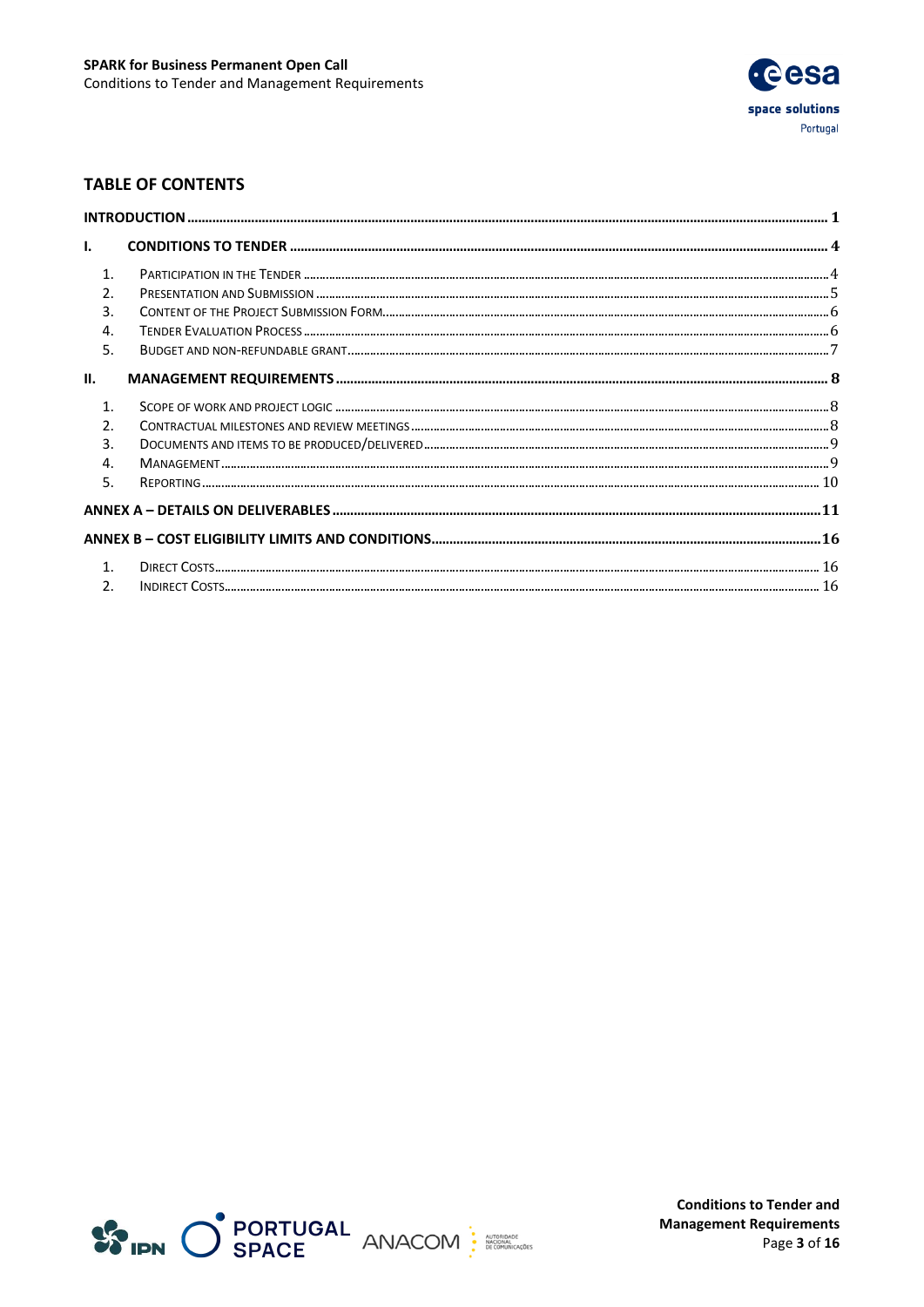

## <span id="page-3-0"></span>**I. CONDITIONS TO TENDER**

#### <span id="page-3-1"></span>**1. Participation in the Tender**

Bidders are invited to submit their projects considering the launch and evaluation dates and the eligibility requirements below announced in the call and in the initiative website (https://space.ipn.pt/esa/esa-baambassador-platform/#esa-ba-how-to-apply).

Bidders are requested to include personal data as part of their proposal as described in the "Proposal Template", as well as when a contract is placed for financial reporting, regarding proposed Key Personnel and contact details.

IPN is subject to Personal Data Protection Framework and has in place a Data Protection and Privacy Policy, ensuring a high level of protection of personal data and preserving the safety, dignity and privacy of the individuals concerned (Data Subjects).

IPN will process the personal data provided in the open call for the sole purpose of evaluating the tender, inserting required data in the Contract – should the tender be successful, and for financial reporting purposes. For this effect, IPN will require to the bidder´s representative a prior consent for the processing of any personal data necessarily involved in the proposal submission.

Moreover, for the approved proposals, IPN will further require additional consent for other data processing activities linked with the same proposal, prior to the relevant contract signature.

#### **Eligibility Requirements:**

#### **Domain of activity**

In order to be eligible, all economic operators must fulfil **at least one** of the following requirements:

- a) Entities involved in space missions and activities (Earth Observation, Human Spaceflight, Launchers, Navigation, Space Science, Space Engineering, Operations, Technology, Telecommunication, Space Safety, etc.);
- b) Space and non-space newcomer entities holding ideas for innovative utilisation of space assets to develop non-space services.

#### **Legal requirements**

In order to be eligible for contract award, bidders must fulfil **all** the requirements below:

- a) To be a legal entity (a public law company / a private law company / an association / a foundation) registered under the laws of Portugal;
- b) To be headquartered in Portugal;
- c) To be fully compliant with Portuguese tax and social security obligations;
- d) To observe the remaining requirements stated in this document;
- e) When acting in collaboration with other national or foreign entities, the Bidder is the sole contractor and will be fully responsible for managing the grant.



**Conditions to Tender and Management Requirements** Page **4** of **16**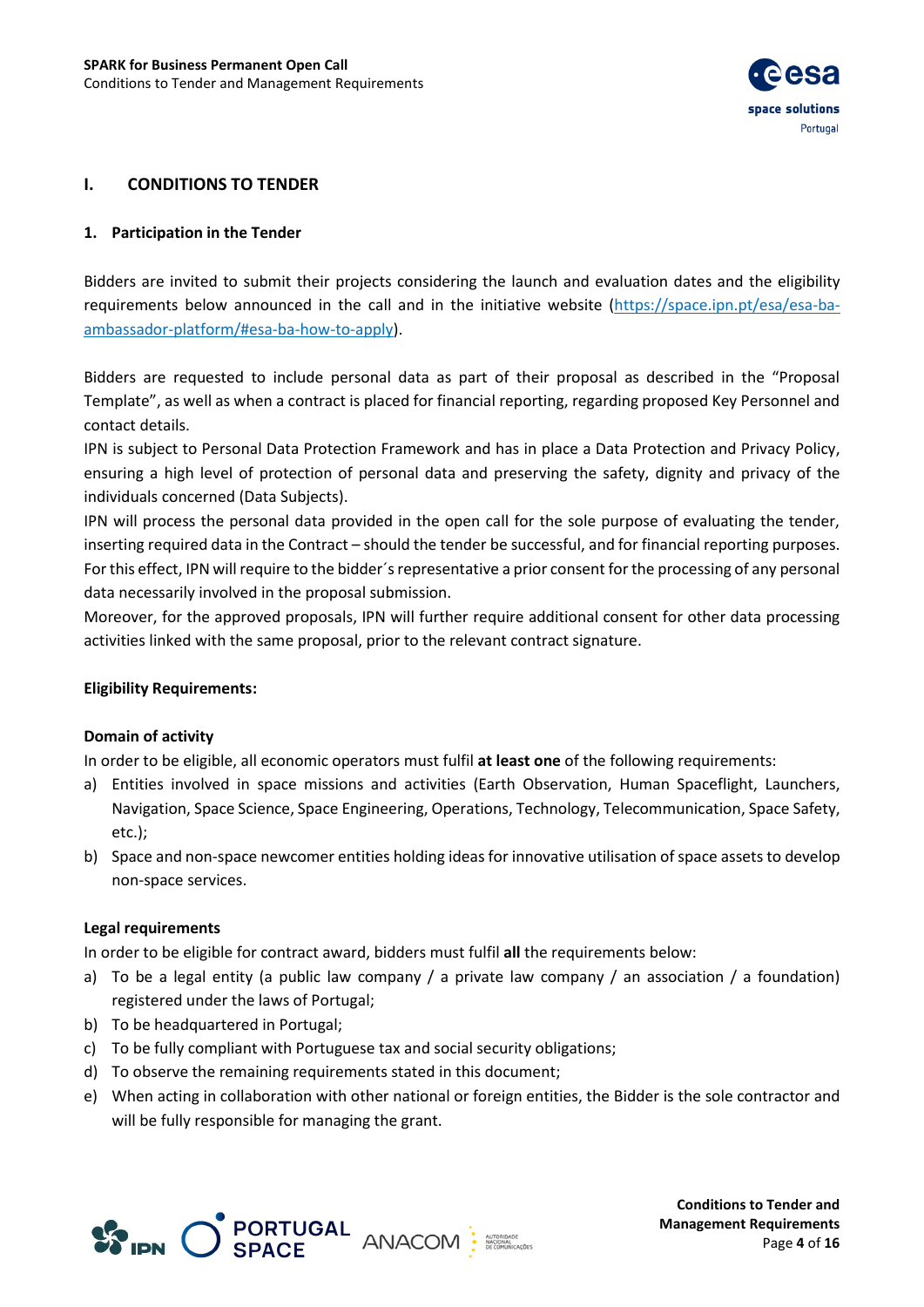

#### **Entities with previous winning proposals**

During the SPARK for Business initiative, funding is limited to one contract per entity per year. Exceptionally, following a notification in the initiative website, entities with a contract may be allowed one additional contract in the same year.

#### **Eligible costs**

In order to be eligible, besides observing the dispositions in "Annex B - Cost eligibility limits and conditions", all project costs must be:

- Necessary to the execution of the project;
- Incurred by the beneficiary and recorded in its accounts;
- Incurred during the contract term;
- Indicated in the cost planning in the proposal;
- Without VAT, interest owned, or duties.

Expenses incurred in the preparation and dispatch of the proposal will not be reimbursed.

## <span id="page-4-0"></span>**2. Presentation and Submission**

#### **General Standards of Presentation**

- The Proposal Template and all correspondence relating to it shall be in the English language.
- The Cover Letter and the Executive Summary shall not exceed 1 page each.
- Sections A, B and C of the Proposal shall not exceed 15 pages in total.
- All sections shall be filled in and the proposal shall have enough substance to perform the evaluation.
- Bidders shall avoid duplication of past, ongoing, and intended ESA activities. Such duplication may lead to non-admissibility of the proposal.
- Bidders can submit only one proposal per call. In case more proposals will be submitted, the last one(s) will not be admitted for evaluation.

## **Formal conditions, commitments, undertakings**

The SPARK for Business call is open in 2022. Projects may be submitted at any given time of the year but there will be one, or two, Evaluation Campaigns per year – depending if the allocated budget for the overall Open Call is (or not) consumed on the first Tender Evaluation Board.

The submission and evaluation dates are set in the Invitation to Tender and will be updated in the initiative website (https://space.ipn.pt/esa/esa-ba-ambassador-platform/#esa-ba-how-to-apply).

In the Cover Letter the bidder shall explicitly state compliance with and acceptance of the SPARK for Business Conditions to Tender and Management Requirements and Draft Contract.

## **Conditions relating to Intellectual Property Rights (IPR)**

i) **Bidders' IPR:** SPARK for Business bidders will hold full and unconditional IPR on any proprietary assets to be used in their project. The project submission does not grant to IPN, ESA, Portugal Space, and/or ANACOM any Intellectual Property Right, license, or option on any technology contained in the said project.



**Conditions to Tender and Management Requirements** Page **5** of **16**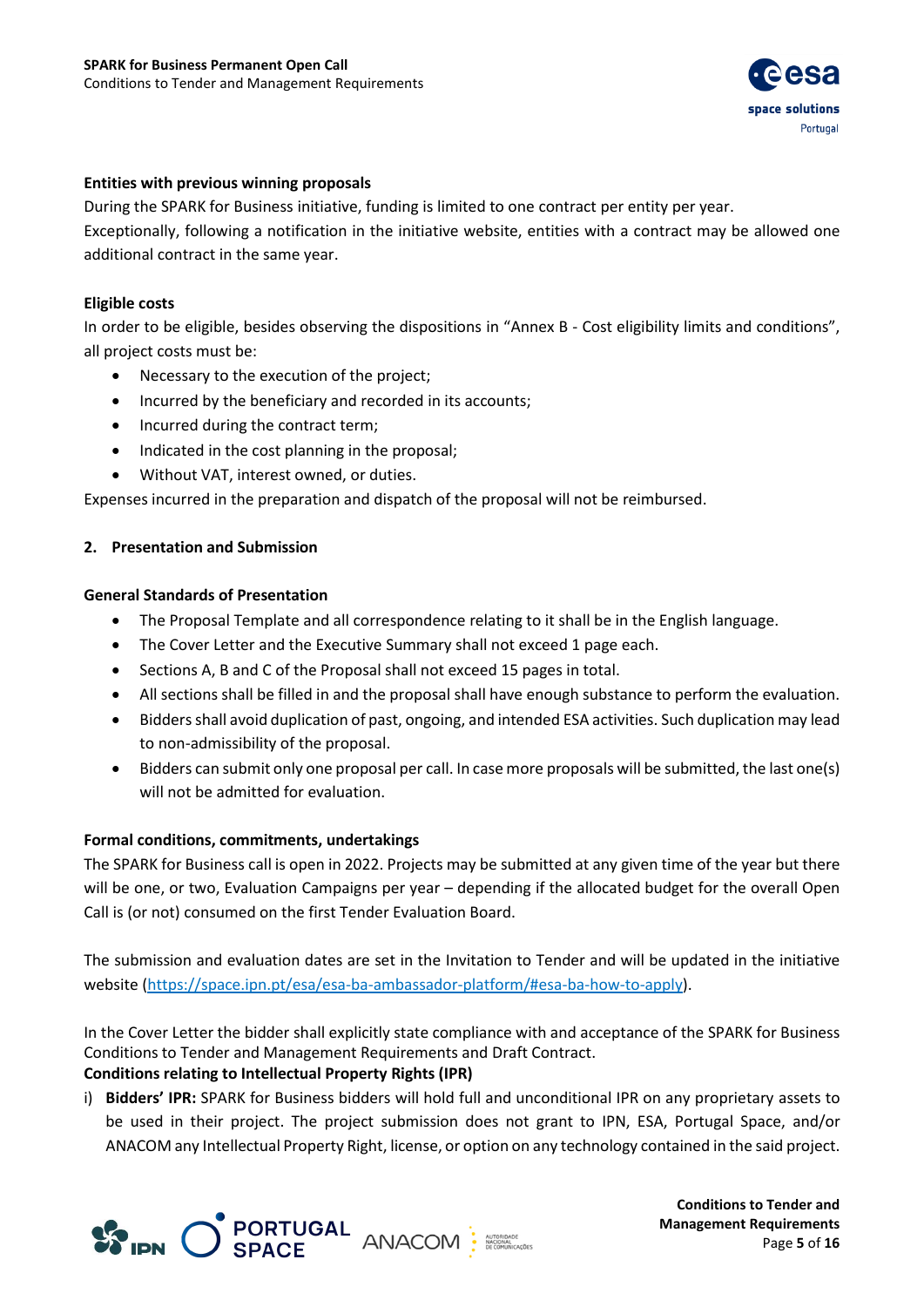

ii) **Proprietary Assets:** In case a bidder intends to explore, perform, develop and/or by any means use proprietary assets in his/her SPARK for Business project, the entity is obliged to submit and annex with the Proposal Template a formal written document (e.g., agreement, license, comfort letter) signed by the legal representative of the assets owner expressly granting the right to explore, perform, develop and/or by any means use those assets. The lack of that document leads to the rejection of the project.

## **Dispatch and receipt conditions**

All Proposals shall be submitted to IPN in .pdf format only and in a single e-mail to the addres[s space@ipn.pt](mailto:space@ipn.pt) and until the closing date and time announced at the initiative website [\(https://space.ipn.pt/esa/esa-ba](https://space.ipn.pt/esa/esa-ba-ambassador-platform/#esa-ba-how-to-apply)[ambassador-platform/#esa-ba-how-to-apply](https://space.ipn.pt/esa/esa-ba-ambassador-platform/#esa-ba-how-to-apply)). November cut-off date is subject to the available budget for 2022. In the case that all the available budget is consumed on the first cut-off date, proposals received after June 3<sup>rd d</sup> 2022 (23:59 GMT) will be evaluated in the first cut-off date of 2023. An acknowledgement of receipt will be sent by e-mail to each bidder.

## <span id="page-5-0"></span>**3. Content of the Project Submission Form**

The content required for the Project Submission is detailed in a dedicated document and shall comprise the following elements:

- A. Cover Letter;
- B. Executive Summary;
- C. Proposal.

## <span id="page-5-1"></span>**4. Tender Evaluation Process**

## **Tender Opening Board**

The Tender Opening Board (TOB) is carried out by IPN and ESA and assesses the admissibility of the project and checks all formal requirements, ensuring the project does not show *prima facie* evidence of a major noncompliance with the call requirements that would impair the fairness or secrecy of the competition. Specifically, the TOB will assess:

- i. Cover Letter;
- ii. Executive summary;
- iii. Compliance with Eligibility Requirements;
- iv. Compliance with Presentation and Submission.

When formal requirements are not met, the project will be rejected. The outcome of the admissibility check will be communicated to the bidder by e-mail.

A project is only admitted for evaluation by the Tender Evaluation Board (TEB) if all formal requirements are met.



**Conditions to Tender and Management Requirements** Page **6** of **16**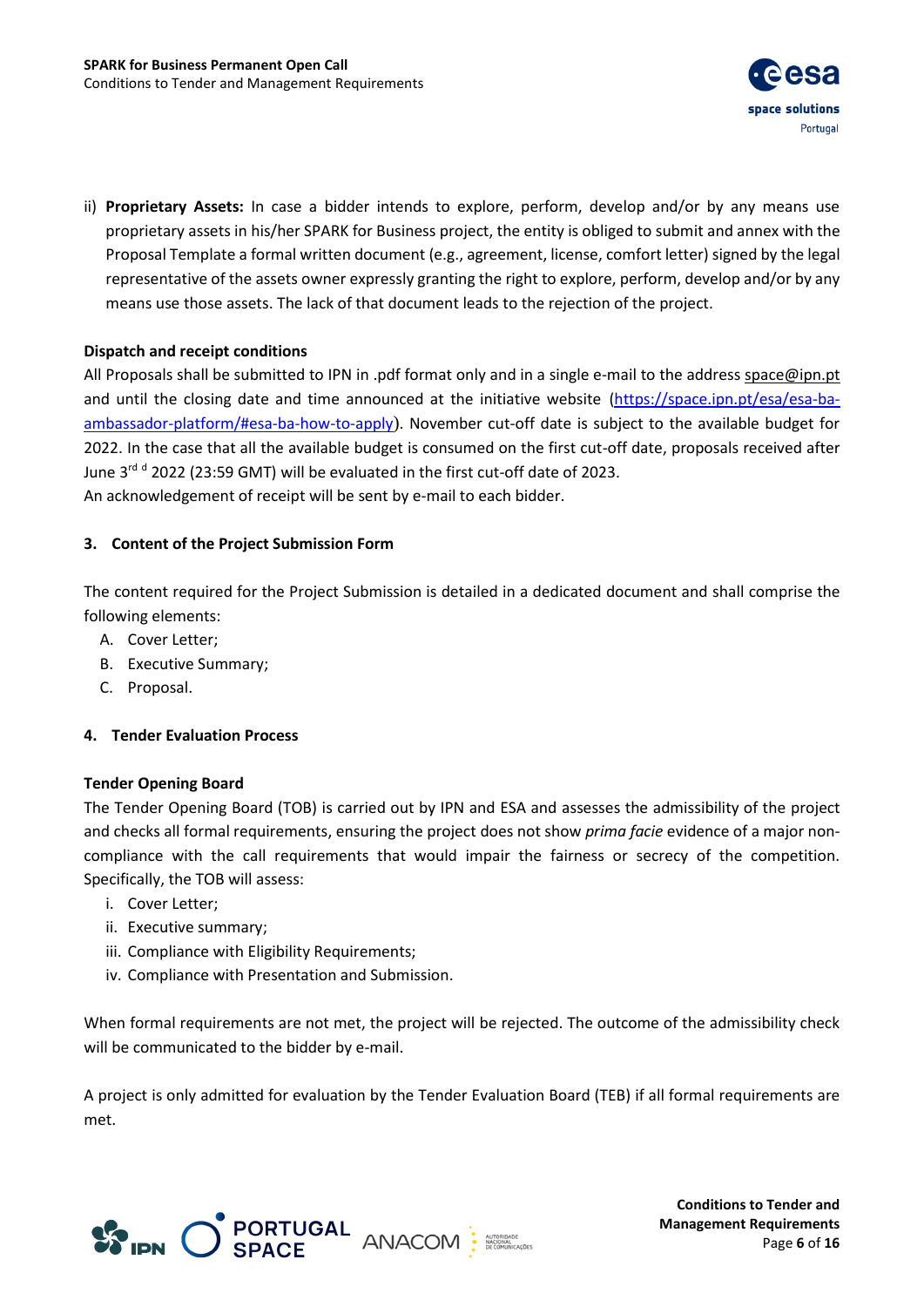

#### **Tender Evaluation Board**

When the project is compliant with the formal requirements, the bidder will be invited to present his/her ideas to Tender Evaluation Board (TEB) and to participate in the related Q&A session on the Evaluation Date set in the Invitation to Tender.

The Tender Evaluation Board (TEB) is responsible for the evaluation of Proposals based on defined evaluation criteria. The TEB is composed of ESA, Portugal Space, ANACOM, IPN and, if the case may be, non-voting experts. The information provided at the Proposal Template will be dealt with in confidence.

#### **Evaluation Criteria**

The Proposal evaluation is based on the way the criteria below have been addressed both in the Project Submission Form and during the bidder's presentation to the TEB.

| No. |                                                                                   | <b>Weight Factor</b> |
|-----|-----------------------------------------------------------------------------------|----------------------|
|     | Background and experience: Team composition, Partnerships, Vision                 | 20%                  |
| 2   | Business case: Targeted market segments, Targeted applications/services,          | 30%                  |
|     | Customers/users and stakeholders, Value proposition, Value chain and positioning, |                      |
|     | Market perspective.                                                               |                      |
| 3   | Technology: Justified involvement of at least one space asset, Maturity of        | 30%                  |
|     | technologies required for integration, Access to technologies/space assets/know-  |                      |
|     | how, Potential feasibility of application/system concept.                         |                      |
| 4   | Activity Proposal: Work breakdown, Milestones and Cost Planning, Management.      | 20%                  |

All bidders will be notified by e-mail about the TEB decision within 30 calendar days after the Evaluation Date. Winning projects will be awarded a contract, subject to negotiation and TEB recommendations acceptance.

The period between the notification of the TEB decision and the placement of the contract is in principle no longer than 30 calendar days.

#### **Preferential Clause**

ESA Space Solutions Portugal and Portugal Space may give preference in the placing of the contract to bidders which addressed the preferential thematic areas, in the case they have obtained an overall weighted positive and accepted mark, and they are equally ranked with other proposal.

#### <span id="page-6-0"></span>**5. Budget and non-refundable grant**

The total available budget for the implementation of the **SPARK for Business Permanent Open Call 2022 is 175.000 Euro**. The available grant per winning project is up to **25.000 Euro**.

All projects should consider a co-funding basis of up to 50% of the total project cost (e.g.: for a total project cost of 50.000 Euro, the maximum grant is 25.000 Euro; if the total project cost is above 50.000 Euro, the maximum grant remains 25.000 Euro). At all times, the TEB has the prerogative to approve projects considering a co-funding rate below 50%. IPN is the sole responsible for the payment of grants to the winning entities.



**Conditions to Tender and Management Requirements** Page **7** of **16**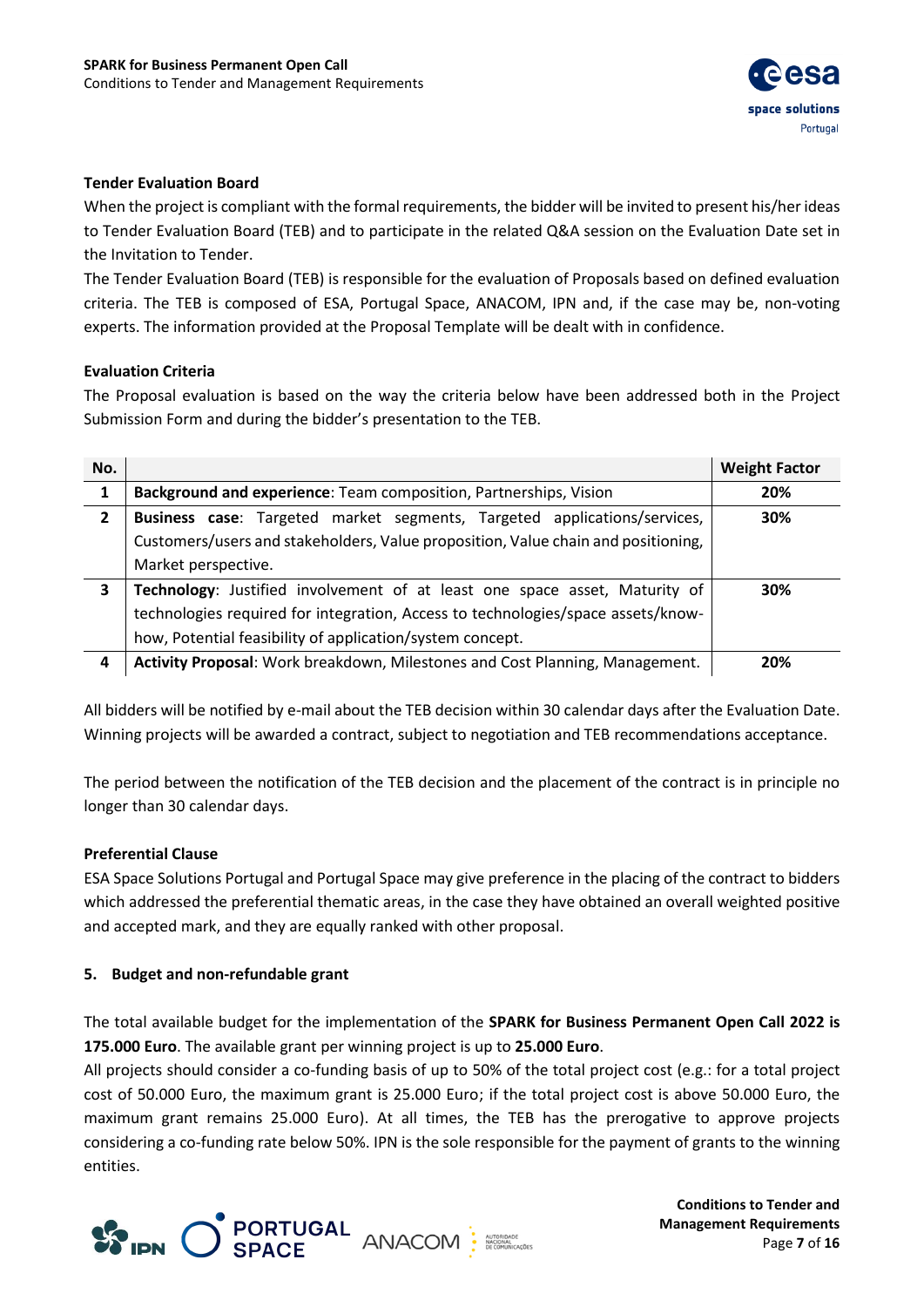

## <span id="page-7-0"></span>**II. MANAGEMENT REQUIREMENTS**

#### <span id="page-7-1"></span>**1. Scope of work and project logic**

Within the activities to be developed under a SPARK for Business project, the bidder shall propose to perform the preparatory work and establish the key documents for the development of an application/service involving telecommunication/data satellites or other space assets in order to fulfil the requirements of the relevant user community.

The programme of work of the project shall be composed by commercial and technical activities and, if economic viability and technical feasibility are proven, it shall involve the preparation of an implementation approach and of a pilot service.

The project shall be organised in a way that supports the generation of the deliverables defined in section "3. Documents and items to be produced/delivered".

#### <span id="page-7-2"></span>**2. Contractual milestones and review meetings**

The contract term is fixed to a maximum of 6 months, during which the project must be executed and all deliverables submitted.

The following table represents the sequence of events to be taken into account in establishing the logical organisation of the work for SPARK for Business projects.

Contractual Milestones are the Kick-Off Meeting, the Mid-Term Review and the Final Review. Progress Meetings (if needed) are not foreseen as physical meetings but via tele-/videoconference; additional meetings may be requested either by IPN or the Contractor; each of these meetings will take place in Portugal and will be attended by representatives of the project team, IPN, and possibly ESA, PT Space and ANACOM.

The documentation supporting each meeting shall be delivered to IPN ten (10) working days before the meeting takes place.

| <b>Milestone</b> | Month | <b>Meetings</b> | <b>Purpose of the meeting</b>                                    |  |
|------------------|-------|-----------------|------------------------------------------------------------------|--|
| Kick-Off         | 0     | Kick-off        | Clarification of outstanding issues; overview of milestones,     |  |
|                  |       |                 | payment plan and deliverables.                                   |  |
|                  |       |                 | Presentation by the Contractor and review of the progress of the |  |
| Mid-Term         | 3     | Mid-Term        | work, including the status of due deliverables and the financi   |  |
|                  |       |                 | execution.                                                       |  |
|                  |       |                 | Final presentation by the Contractor and review of the progress  |  |
| Final            | 6     | Final           | of the work, including the status of due deliverables and the    |  |
|                  |       |                 | financial execution.                                             |  |



**Conditions to Tender and Management Requirements** Page **8** of **16**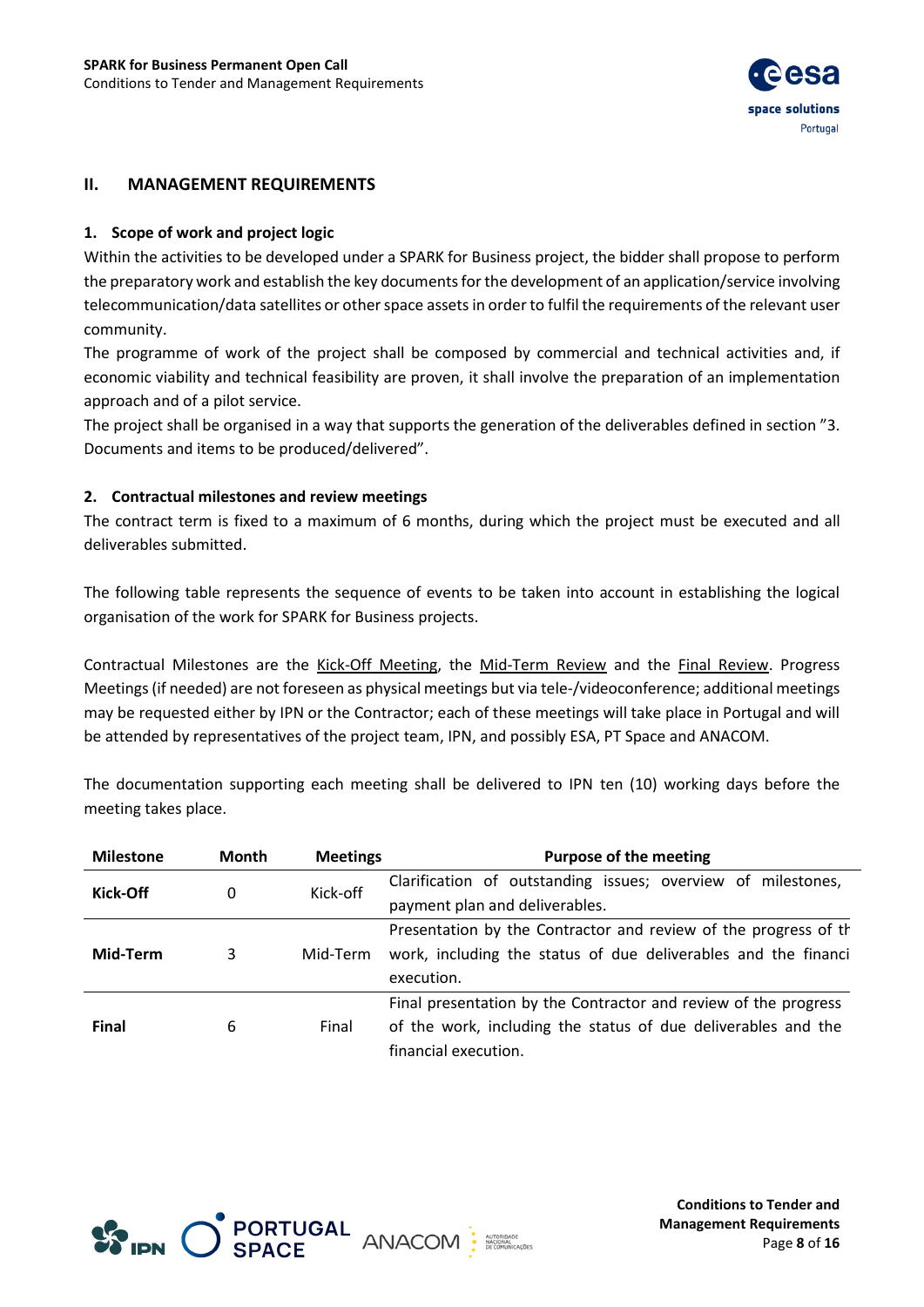

## <span id="page-8-0"></span>**3. Documents and items to be produced/delivered**

Contractors shall follow the structure of deliverables presented here and detailed in Annex A. A single document containing the due deliverables shall be provided at mid-term and final project stages.

|                                                                   | Due by     |              |  |  |
|-------------------------------------------------------------------|------------|--------------|--|--|
| <b>Deliverables</b>                                               | Mid-Term   | <b>Final</b> |  |  |
| D1.1. Customer/User/Stakeholder Analysis                          | Draft only |              |  |  |
| D1.2. Value Proposition                                           | Draft only | ✔            |  |  |
| D2.1. Service/System Definition                                   | Draft only | ✔            |  |  |
| D2.2. Technical Feasibility Analysis                              | Draft only |              |  |  |
| D3.1. Business Model(s)                                           | Draft only | ✔            |  |  |
| D <sub>3</sub> .2. Business Plan                                  | Draft only | ✔            |  |  |
| D3.3. Viability Analysis                                          | Draft only | ✔            |  |  |
| D3.4. Socio Economic Impact Analysis                              | Draft only | ✔            |  |  |
| If applicable:                                                    |            |              |  |  |
| D4.1. Proof of Concept                                            |            |              |  |  |
| If continuation is foreseen (e.g., via ESA Business Applications) |            |              |  |  |
| D5.1. Roadmap                                                     |            |              |  |  |
| D5.2. Partner/Customer/User/Stakeholder Engagement                |            |              |  |  |
| D5.3. Implementation Approach                                     |            |              |  |  |
| D5.4. Pilot Service                                               |            |              |  |  |
| D5.5. Finance, Management, Administrative (FMA)                   |            |              |  |  |

#### <span id="page-8-1"></span>**4. Management**

## **Project Manager**

The Contractor shall implement effective and economical management for the project. The nominated Project Manager shall be responsible for the management and execution of the work and for the coordination and control of the work within the consortium (when applicable). The Project Manager will be the official point of contact with IPN during the execution of the work, and shall be identified in the Cover Letter.

#### **Project Name/Acronym**

The Contractor shall give the project a name. It is required to select a name not already used within the community of the former or existing Business Applications projects, and to indicate the project name and acronym in the Cover Letter.

#### **Access**

<span id="page-8-2"></span>During the course of the Contract IPN and ESA shall be afforded free access to any plan, procedure, specification or other documentation relevant to the programme of work.



**Conditions to Tender and Management Requirements** Page **9** of **16**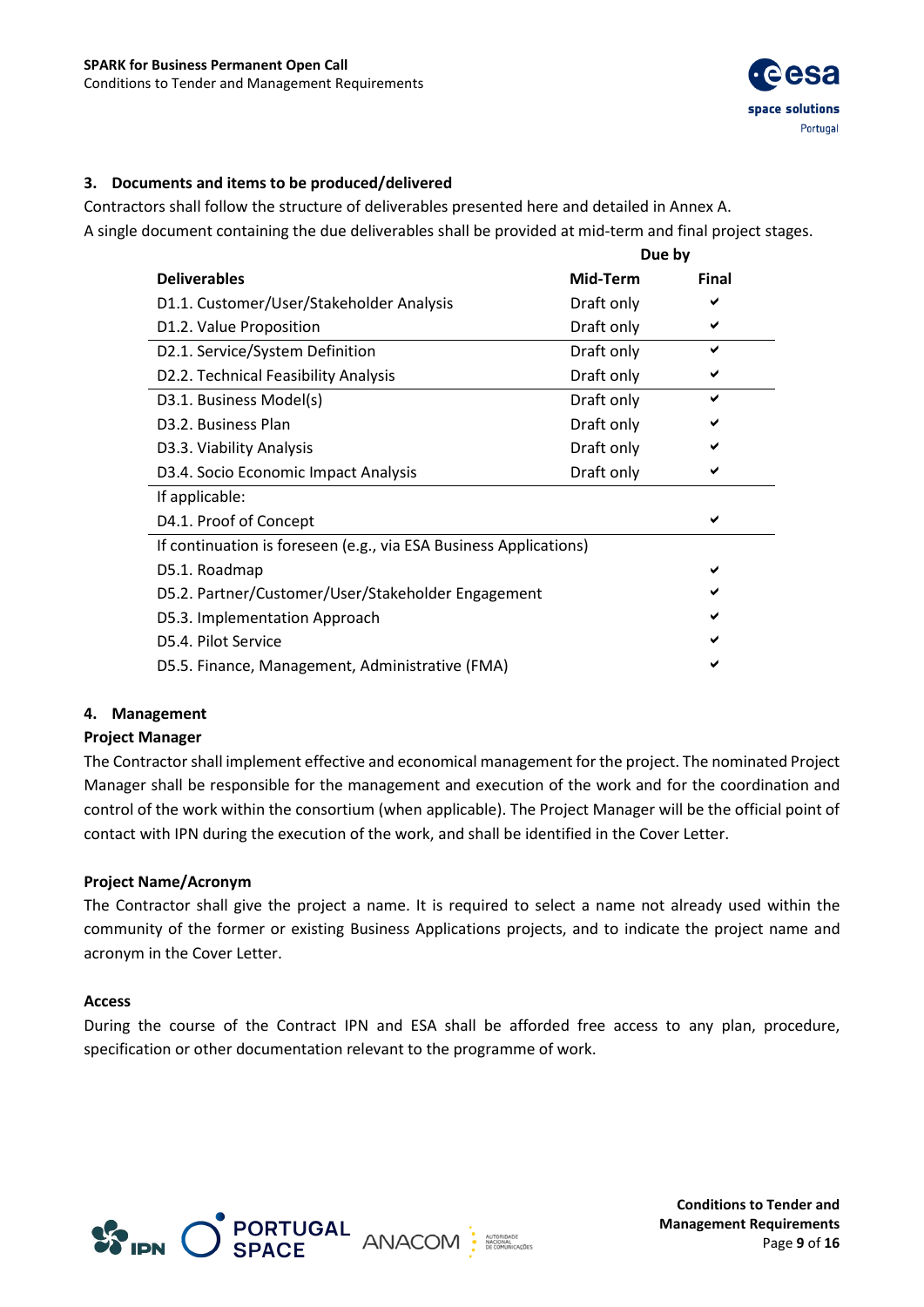

#### **5. Reporting**

#### **Minutes of Meetings (MoM)**

Formal written MoM attended by IPN shall normally be agreed and made available by the Contractor within the next five (5) calendar days of the meeting. The MoM shall clearly identify all agreements made including agreed action items.

#### **Mid-Term Report**

The Contractor shall deliver, not later than ten (10) working days before the Mid-Term Review Meeting, the Mid-Term Report, on which IPN will provide comments at the Mid-Term Review Meeting. The Mid-Term Report shall be self-standing, not requiring to be read in conjunction with other documents issued within the project. It shall present the status of all deliverables agreed and include an attached .pdf with the deliverables due at that time. Within one week after the Mid-Term Review Meeting the finalised version of the Mid-Term Report shall be delivered in one single document in .pdf format.

#### **Final Report and public Executive Summary**

The Contractor shall deliver, not later than ten (10) working days before the Final Review Meeting, a Draft Final Report, on which IPN will provide comments at the Final Review Meeting. The Final Report is to be written in a concise form and shall describe the major accomplishments of the project in an introductory part, and have attached all the deliverables due. It shall be self-standing, not requiring to be read in conjunction with other documents issued within the project. For the purpose of disseminating IPN and ESA activities, a public Executive Summary of the project, not containing proprietary information, shall be provided at this stage. Within one week after the Final Review Meeting the finalised version of the Final Report and the public Executive Summary shall be delivered in single documents in .pdf format.

#### **Problem Notification**

The Contractor shall immediately notify IPN of any problem likely to have a major effect on the time schedule of the work, or to have significantly impact the scope of the work to be performed (due to e.g., procurement problems, unavailability of facilities or resources, etc.), or to require any budget changes (e.g., allocation of budget from one cost category to another; impossibility to spend the total grant amount).



**Conditions to Tender and Management Requirements** Page **10** of **16**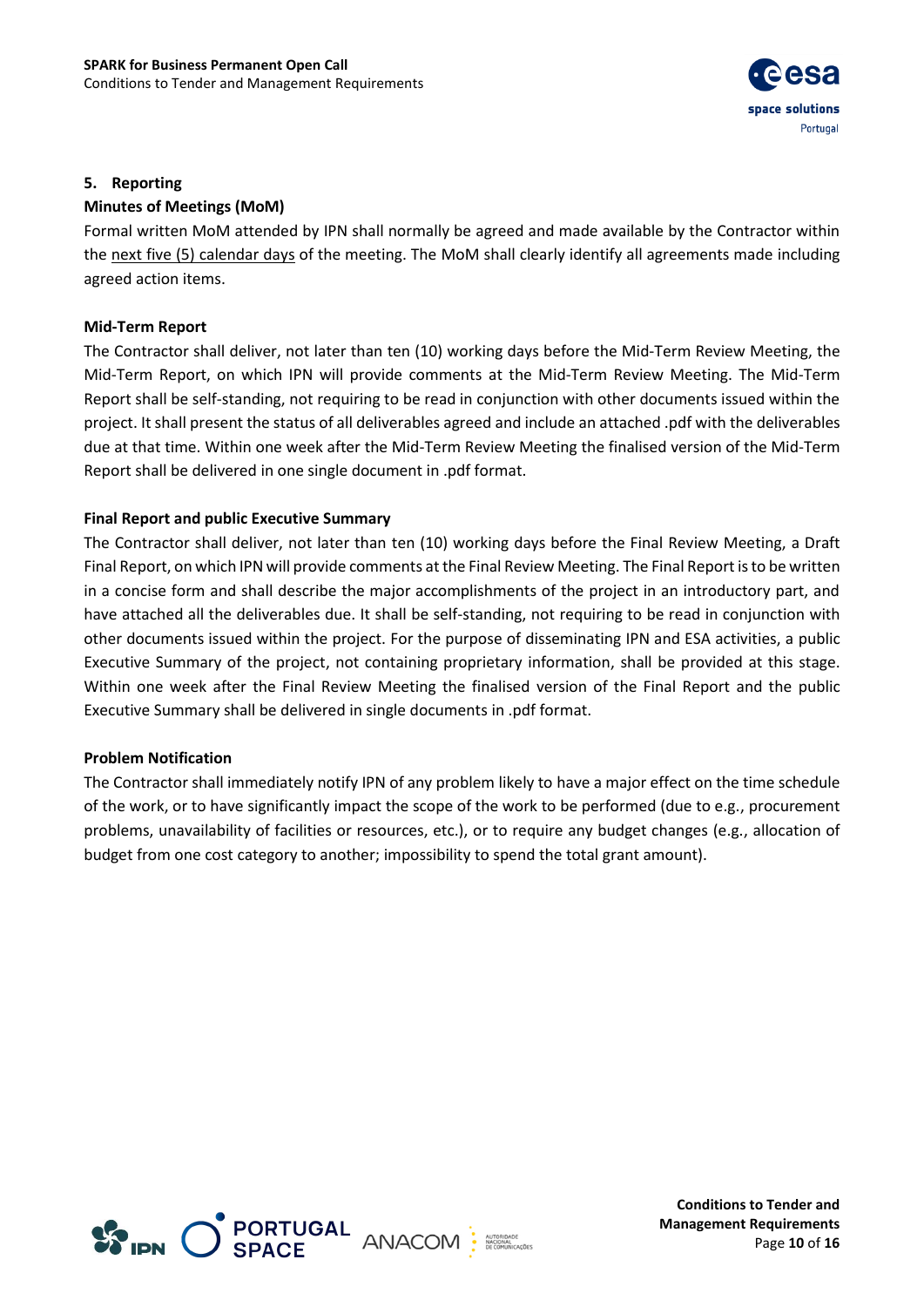

## **ANNEX A – DETAILS ON DELIVERABLES**

<span id="page-10-0"></span>Within the activities to be developed under a SPARK for Business project, the Contractor shall propose to perform the preparatory work and establish the key documents for the development of application/service involving telecommunication satellites or multiple space assets in order to fulfil the requirements of the relevant user community, and define the roadmap for its future implementation. The following deliverables shall be provided<sup>2</sup>:

## **D1.1 Customer/User/Stakeholder Analysis** (suggested length: 4 pages)

The contents of this section shall include:

- An identification of the stakeholders in the project, distinguishing between customers (who pay), users (who uses), service providers and other stakeholders (regulators, relevant authorities).
- Presentation of customers interested in and willing to pay for the planned application/service, and evidence of contact.
- Identification, quantification and validation of relevant needs, constrains and Key Performance Indicators (KPIs) which paying customers, users and other relevant stakeholders will use to evaluate the impact of the proposed application/service in their operational environment.
- A high-level assessment of the benefits (e.g. financial, societal) resulting from the use of the system/service that will affect the key stakeholders.

To further detail the Customer/User/Stakeholder Engagement, the Bidder may also present:

- Overview of the engagement activities with the customers/users/stakeholders.
- Depending on the subject and when considered necessary or helpful, the organisation of a customer/user workshop might be considered. If such a workshop is carried out, the related workshop report compiling all information, i.e., participants, programme, hand-outs, presentations, results, conclusions, shall be included.

## **D1.2. Value Preposition** (suggested length: 1 pages)

The contents of this section shall include:

Definition and validation of the value proposition(s) that the planned application/service will bring to the customers/users/stakeholders addressing their needs and KPIs.

## **D2.1. Service/System Definition** (suggested length: 4 pages)

The contents of this section shall include:

Definition of the service concepts towards paying customers, users and other relevant stakeholders aligned with the needs and KPI identified, and taking into account any performance, quality and mode of delivery, integration with and interfaces to operational processes and procedures.

<sup>2</sup> For the preparation of the deliverables, the interactive Outline Proposal tools may provide support: <https://business.esa.int/documents>



**Conditions to Tender and Management Requirements** Page **11** of **16**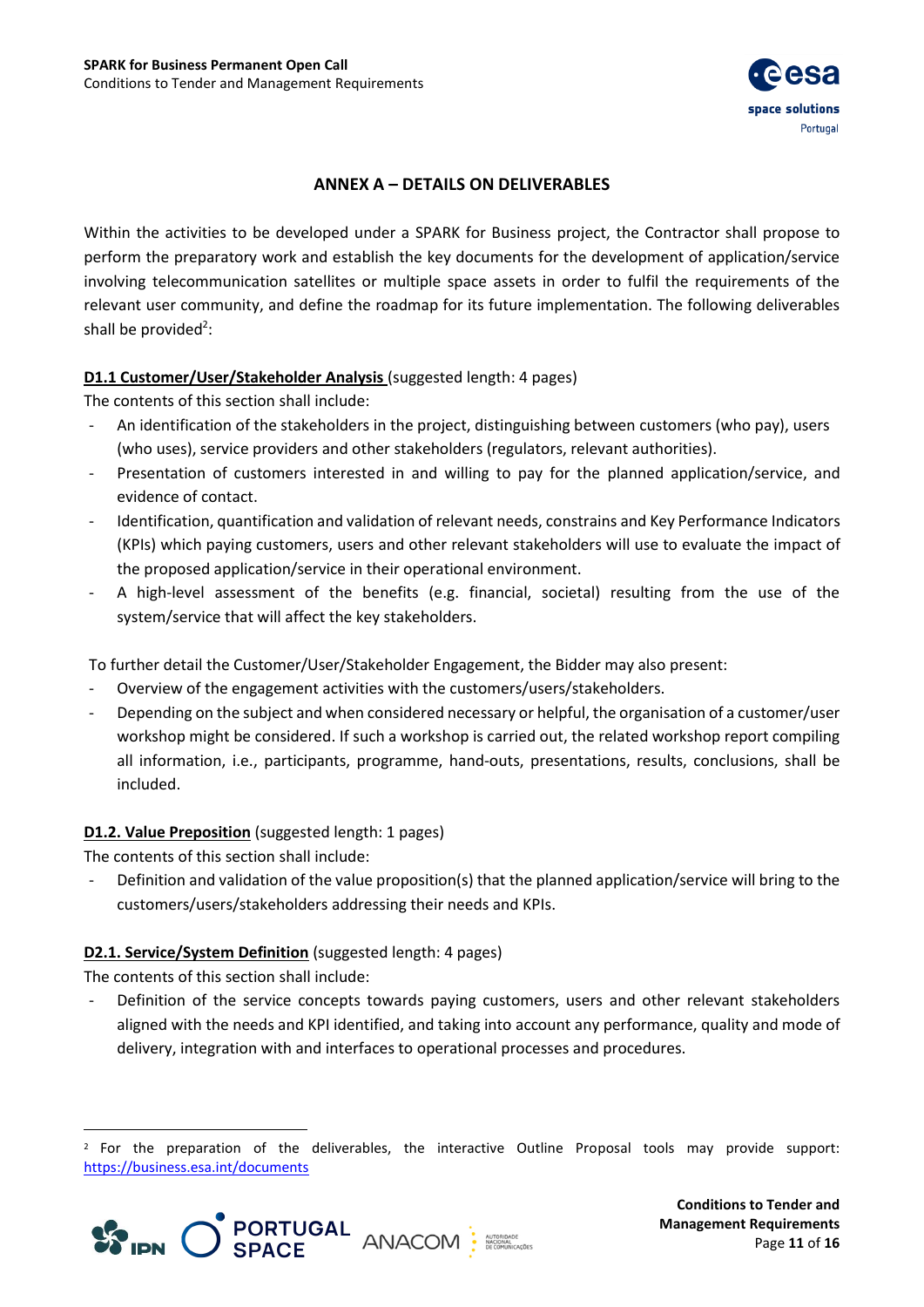

- Definition of the end-to-end service value chain, including key resources, key activities and key partners involved, their roles, and the interactions amongst them, and taking into account existing tools and services of paying customers, users and other relevant stakeholders to interface with.
- A description of the space assets involved including the justification for the use of minimum two of them (i.e., Satellite Telecommunication, Satellite Earth Observation, Satellite Navigation, Human Space Flight, Space Weather).
- Definition of the system architectures providing the defined service concepts, taking into account any existing infrastructure of paying customers and other relevant stakeholders.
- Visualisation of the system architecture in terms of main building blocks and interfaces to external systems and services identifying key technologies required and their maturity status (existing, commercial-off-the-shelf, to be developed, market readiness, etc.).
- Presentation and justification of the role of the space asset(s) (Earth Observation, Satellite Navigation, Satellite Communication, Human Spaceflight, etc.) which are subject for integration.

*Suggested aid: a high-level block diagram with your system/service showing the key attributes and key building blocks and the main interfaces (internal and external).*

## **D2.2. Technical Feasibility Analysis** (suggested length: 2 page)

The contents of this section shall include:

- Justification of the final service concept and its underlying system and validation of the service concept with the engaged customers, users and other relevant stakeholders.
- Identification of critical elements and risks related to development, implementation, and operation of the service and system from a developer perspective as well as from the perspective of paying customers, users and other relevant stakeholders, and presentation of mitigation strategies and measures.
- Assessment of the overall technical feasibility of the proposed service and system concept.

## **D3.1 Business Model(s)** (suggested length: 1 page)

The contents of this section shall include:

- Definition of business model(s) based on the value proposition(s) and service concept(s) addressing as a minimum customer relationship, paths to market, key resources, key activities, key partnerships, revenue streams and cost structure.
- Presentation of the validation activities of the business assumptions with the engaged customers, users and other relevant stakeholders.

*Suggested aid: this deliverable shall be prepared and elaborated making use of the template available under*  [\(https://strategyzer.com/canvas\)](https://strategyzer.com/canvas).



**Conditions to Tender and Management Requirements** Page **12** of **16**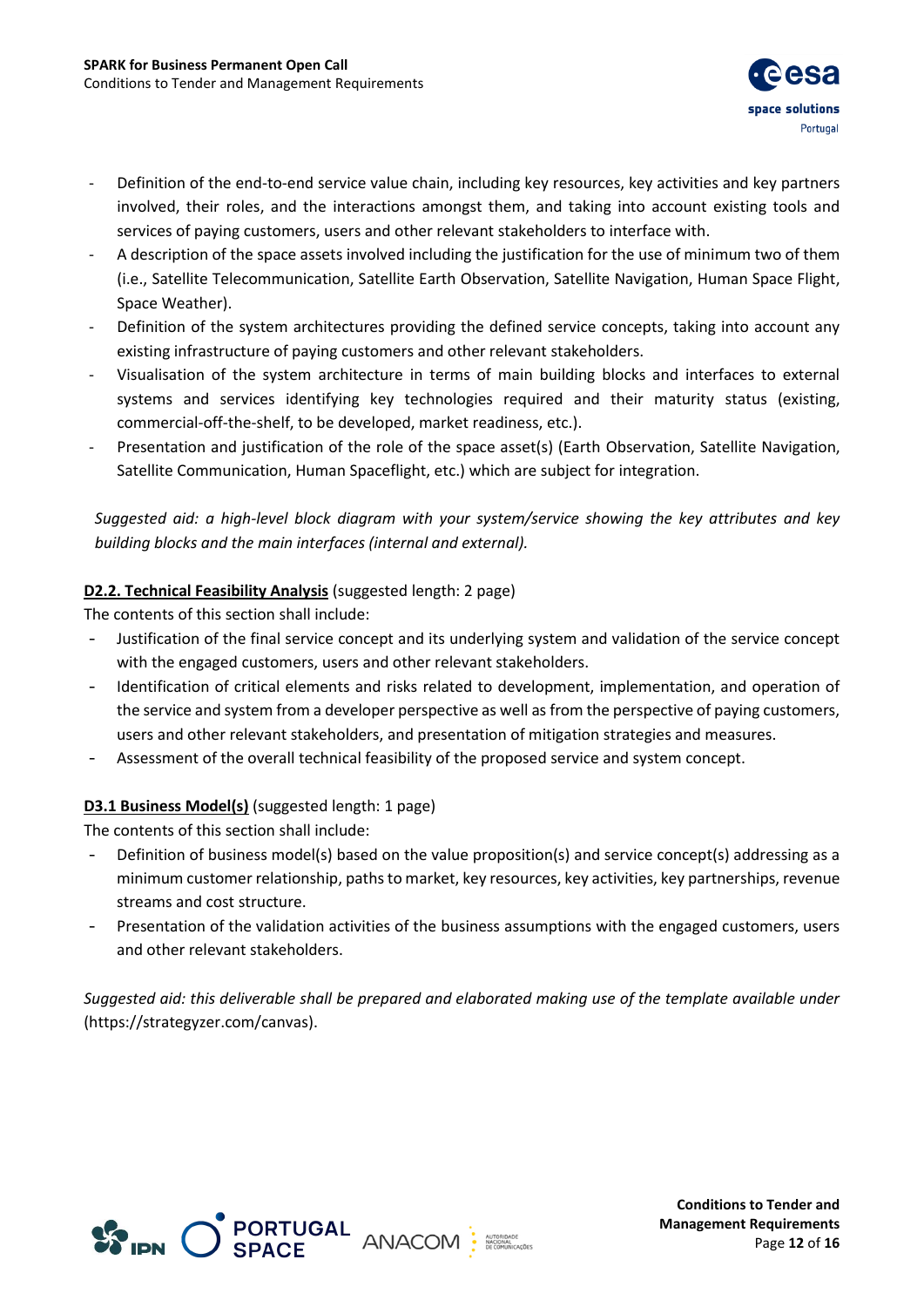

## **D3.2 Business Plan** (suggested length: 4 pages)

The contents of this section shall include:

- Presentation of the quantitative market analysis for the envisaged services including the size and attractiveness of the market/customer segment(s).
- Presentation of the competitive environment and of the main competitors including information on their services and value propositions.
- Presentation of the financial plan and financial projections for development and sales, including key financial indicators such as CAPEX, OPEX, Break Even Point, Net Present Value, financial projections for the next 5 years.
- A discussion of your market penetration projections (i.e., percentage of market share, etc.), including key assumptions. This part should be put in relation with the competitive positioning described in point 4 and stakeholders' benefits described.
- Presentation of the team, competences and capabilities required to implement and deliver the service. In case of missing competences and capabilities, presentation of the intended strategy to acquire them.

## **D3.3 Viability Analysis** (suggested length: 3 pages)

The contents of this section shall include:

- Identification of critical elements and aspects related to the business model(s) and business plan and their robustness, by addressing aspects such as market barriers, cost/benefit ratios, competitive positioning, key differentiators, growth potential, etc., and presentation of mitigation strategies and measures.
- Identification of critical elements and aspects related to non-economic aspects (e.g., liability, regulation, public acceptability, etc.) and presentation of mitigation strategies and measures.
- Assessment of the overall commercial viability of the proposed service and system concept.

## **D3.4 Socio Economic Impact Analysis** (suggested length: 2 pages)

The contents of this section shall include:

Assessment of the potential socio-economic impact of resulting operational services regarding expected revenues, job creation across the value chain, export opportunities, establishment of new markets, investment leverage, and societal benefits.

## **D4.1. Proof of Concept (PoC)** (suggested length: 1-2 pages)

The contents of this section shall include:

- Definition of the most critical technical, operational, commercial elements which shall be validated within the PoC, including hypotheses, validation methods, and quantifiable success criteria.
- Presentation of the PoC outline, including objectives for the PoC, scope, schedule, approach, necessary training and communication material, and involvement of the customers, users and other relevant stakeholders (where necessary).
- Presentation of the results, including assessment of the outcome on the most critical elements and validation of the results with the involved customers, users and other relevant stakeholders (where necessary).



**Conditions to Tender and Management Requirements** Page **13** of **16**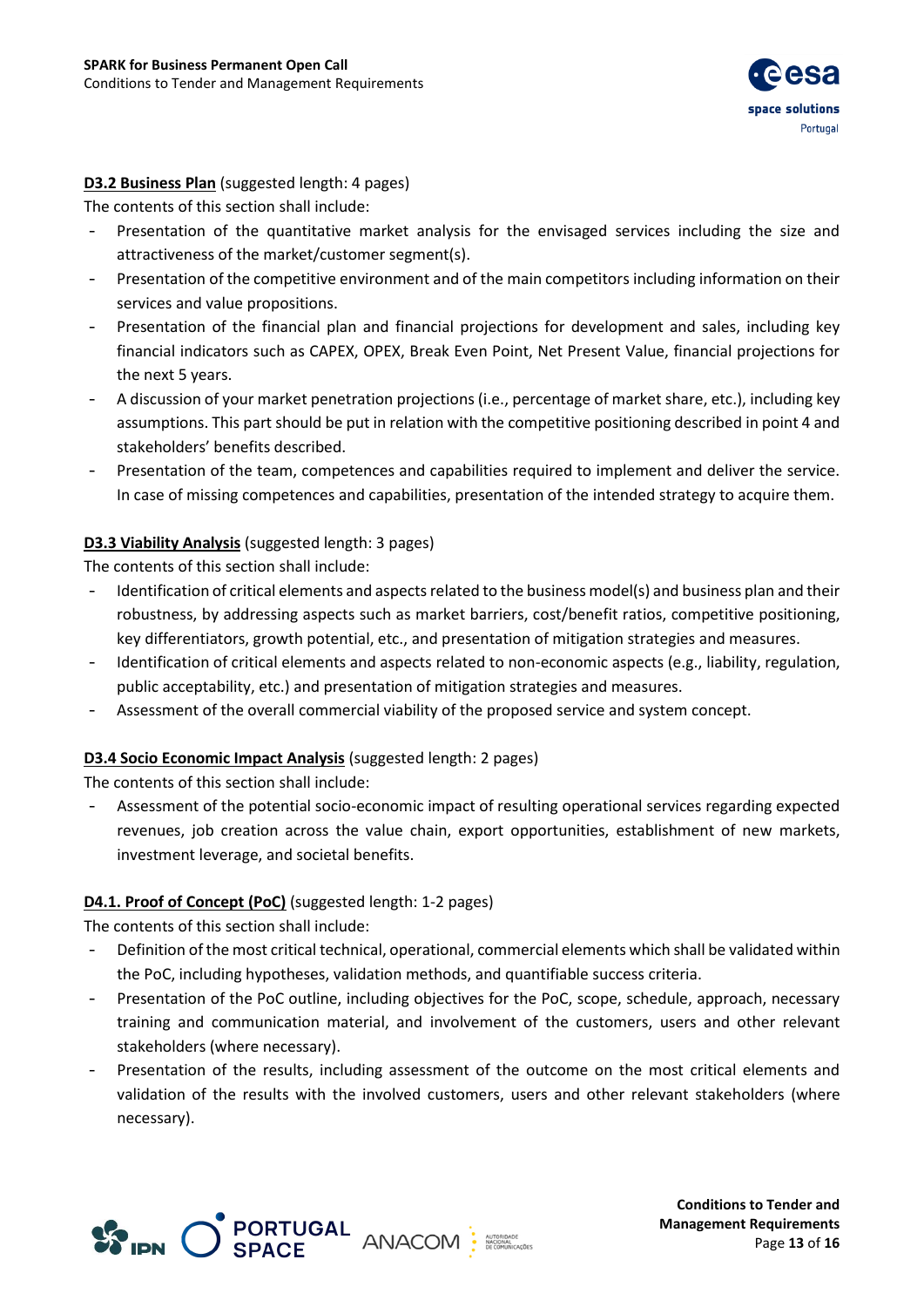

*Suggested aid: The PoC might consist of a mock-up, simulations, etc. which is compiled on a minimum effort base, i.e., major development efforts shall be avoided.*

## **D5.1. Roadmap** (suggested length: 2 page)

The contents of this section shall include:

- Presentation of the conclusion concerning the feasibility and viability of the specified application/service and associated system, and wrap up of the critical success factors and risks for the implementation of the solution,
- Definition of the next steps for service implementation, taking into account potential success factors and showstoppers (e.g., technology maturity, lack of service provision history, capital requirements, etc.) and identification of critical milestones.
- In the case the decision is to go ahead outside the ARTES IAP framework, describe in detail what the next step shall be, highlighting any support required from the Agency.

## **D5.2. Partner/Customer/User/Stakeholder Engagement** (suggested length: 2 page)

The contents of this section shall include:

- Presentation of the partners, customers, users, other relevant stakeholders which are required to successfully engage into the next step and of their planned level of involvement.
- Presentation of the partnership agreements with those organisations that are required to provide the targeted operational services.
- Presentation (evidence) of the involvement of important customers, including letters in which they express (in their own words) their interest in the targeted operational application/service as well as their willingness to pay.
- Presentation (evidence) of the involvement of other relevant stakeholders as necessary.
- Depending on the subject and when considered necessary or helpful, the organisation of a customer/user/stakeholder workshop might be considered. If such a workshop is carried out, the related workshop report compiling all information, i.e., participants, programme, hand-outs, presentations, results, conclusions.

## **D5.3. Implementation Approach** (suggested length: 2 pages)

The contents of this section shall include:

- An explanation of the starting point for project implementation. Provide links to existing system/service which will be enhanced through the proposed project.
- A description of how the different blocks of the system will be realized (e.g., purchase of commercial products, loan from partners or sponsors, developments performed within the contract by a specific partner).
- An explanation of the envisaged development approach, (e.g., design and trade-offs, integration, verification).
- An identification of the risks (technical and business related) associated with implementation and your mitigation plan.



**Conditions to Tender and Management Requirements** Page **14** of **16**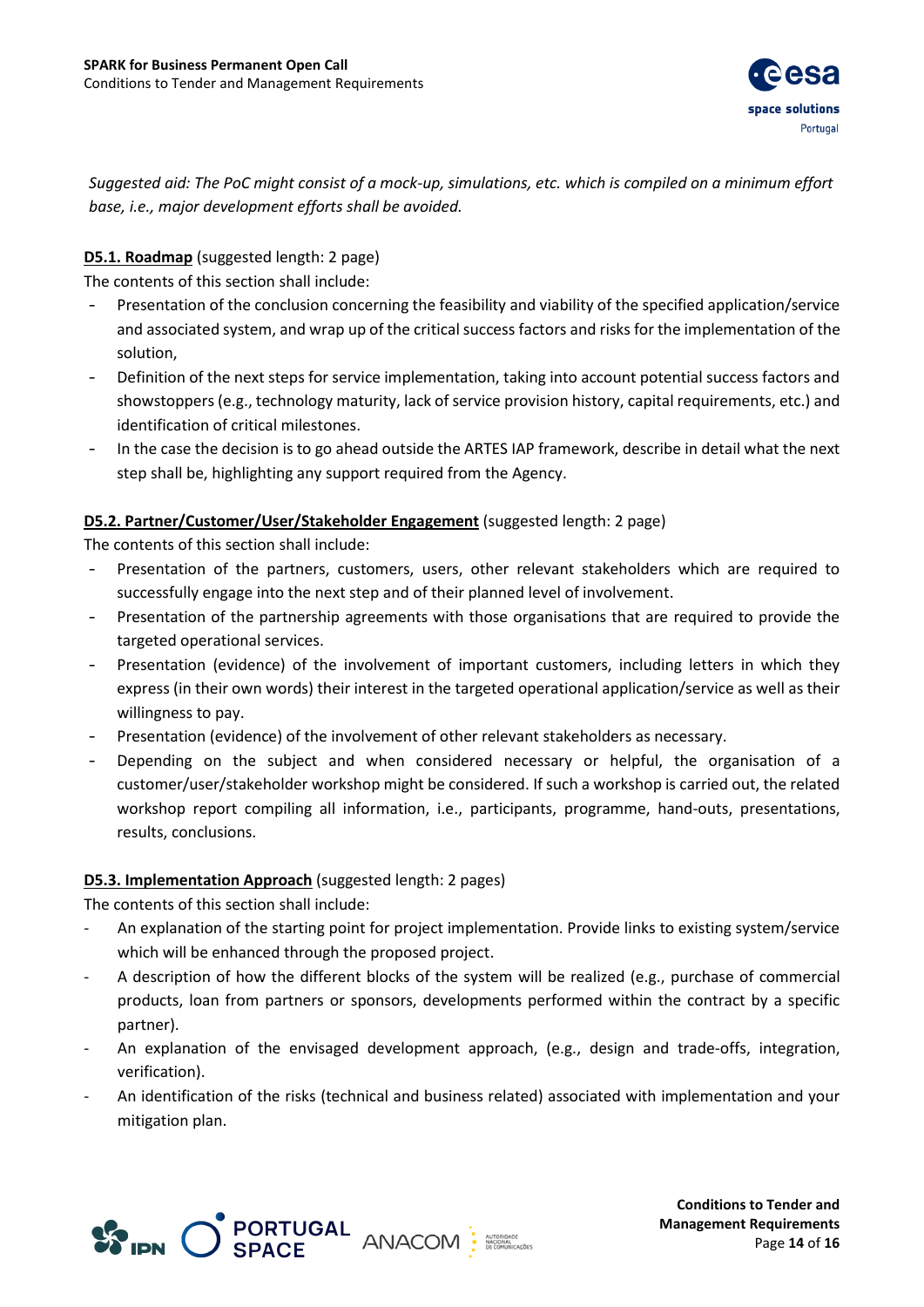

## **D5.4. Pilot Service** (suggested length: 2 pages)

The contents of this section shall include:

- A description of the pilot system to be deployed (e.g., number of sites/number of terminals to be deployed, geographical areas).
- A description of the pilot service activities (users' involvement, envisaged utilisation of the system e.g., 2 hours of use every day, duration of the pilot stage e.g., 8 months, etc.).
- The space assets used in the pilot-demonstration.
- An overview of the anticipated preparation activities of the pilot, including deployment, integration within the user environment, acceptance, logistics, training, etc.
- Statements of commitment from users/stakeholders involved in the pilot (if available), or list of users/stakeholders participating in the pilot and related level of involvement including description of the activities to be performed by them.
- Preliminary considerations for evaluating system and service performance during the pilot.
- A description of the success criteria/goals to be achieved for customer commitment.
- A description of the planned approach to promote the commercial uptake of the system/service (e.g., incentives for project pilot users to subscribe to the operational service).
- An assessment of the risks associated with the pilot service and your plan to mitigate these.

#### **D5.5. Finance, Management, Administrative (FMA)** (suggested length: 4 pages)

The contents of this section shall include:

- An identification of all key tasks (e.g., first level Work Packages) to be performed.
- Partners' presentation, including identification of prime, subcontractor(s), and user/customer partners.
- A project schedule including timelines for the intended start date, duration and expected completion date for all key project components.
- A table stating total project costs and the amount of ESA co-funding being requested for each contractor (prime and sub-contractors, if applicable) and per country.
- Preliminary break-down of main cost elements (including Hardware-HW and Software-SW procurement, development costs).
- Identification of co-funding source (in kind, funds) and description of the in-kind contribution (if applicable).
- Description of possible overlaps of the proposed project with activities undertaken by the members of the consortium in the frame of other publicly funded national and/or international programmes. Provide corresponding relevant information (activities' description, costs of the activities, funds received, funding agency, related programme and timeframe).

*Suggested aid: a schedule showing timelines for key activities and a table showing project costs and the funding requested from ESA.*